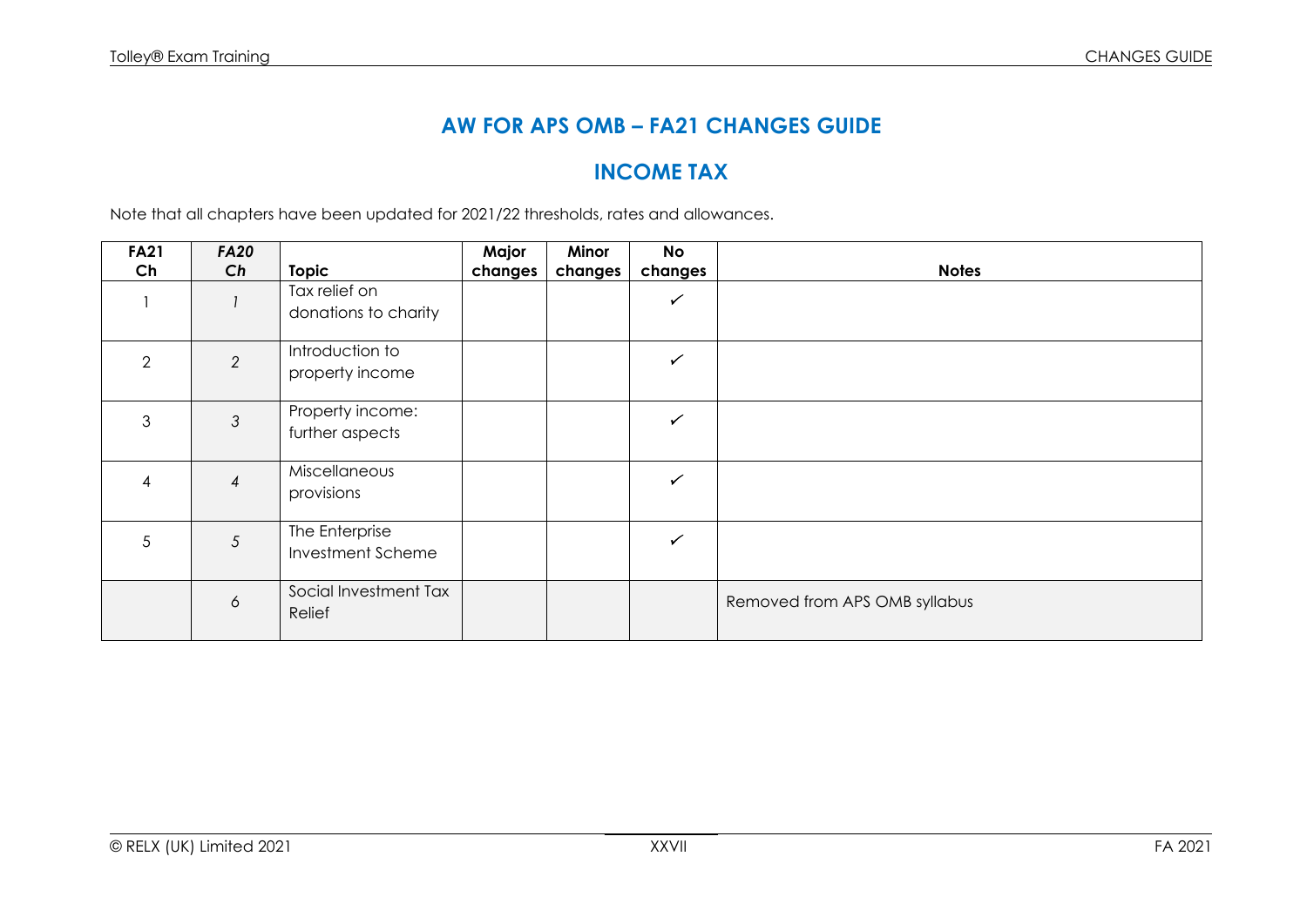|                  | $\overline{7}$   | Savings Related<br>Share Option<br>Schemes             |  |              | Removed from APS OMB syllabus |
|------------------|------------------|--------------------------------------------------------|--|--------------|-------------------------------|
| $\boldsymbol{6}$ | $\boldsymbol{8}$ | Restricted securities -<br>general principles          |  | $\checkmark$ |                               |
| $\overline{7}$   | 9                | Residence - The<br><b>Statutory Residence</b><br>Rules |  | $\checkmark$ |                               |
| $\,8\,$          | 10               | Residence - the "split<br>year" rules                  |  | $\checkmark$ |                               |
| 9                | 11               | Domicile                                               |  | $\checkmark$ |                               |
| 10               | 13               | Deemed domicile                                        |  | $\checkmark$ |                               |
| 11               | 12               | Taxation of foreign<br>income - general<br>principles  |  | $\checkmark$ |                               |
| 12               | 14               | Double Tax Relief                                      |  | $\checkmark$ |                               |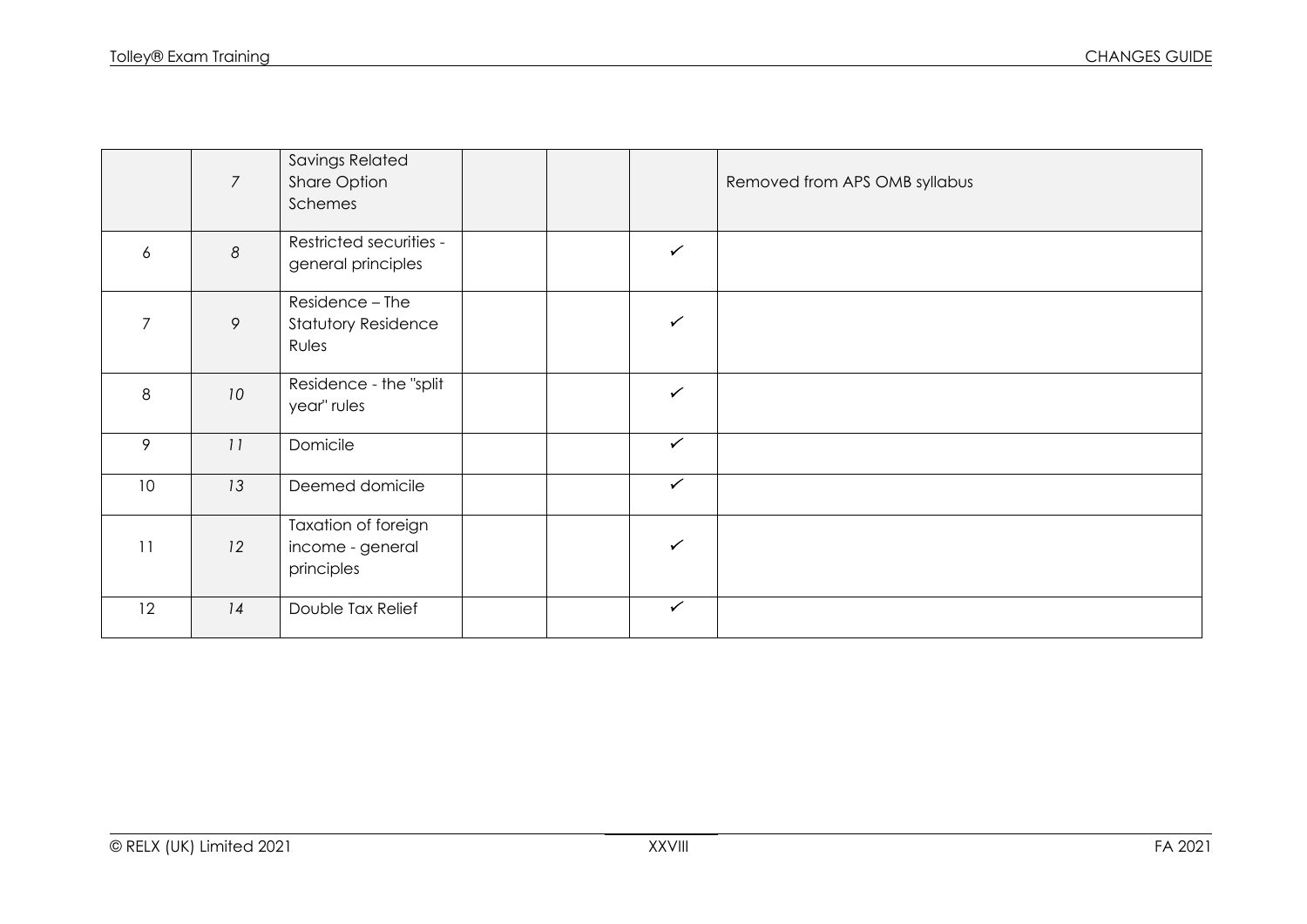### **CAPITAL GAINS TAX**

| <b>FA21</b><br>Ch | <b>FA20</b><br>Ch | <b>Topic</b>                                 | Major<br>changes | Minor<br>changes | <b>No</b><br>changes | <b>Notes</b> |
|-------------------|-------------------|----------------------------------------------|------------------|------------------|----------------------|--------------|
|                   | $\mathbf{I}$      | Investors' relief                            |                  |                  | $\checkmark$         |              |
| $\overline{2}$    |                   | Relief for capital<br>losses                 |                  |                  | $\checkmark$         |              |
| $\mathfrak{S}$    | $\overline{2}$    | Part disposals                               |                  |                  | $\checkmark$         |              |
| $\overline{4}$    | 3                 | Sales of leases                              |                  |                  | $\checkmark$         |              |
| 5                 | $\overline{4}$    | Grants of leases                             |                  |                  | $\checkmark$         |              |
| 6                 | $5\overline{)}$   | Chattels                                     |                  |                  | $\checkmark$         |              |
| $\overline{7}$    | $\sigma$          | Connected person &<br>Inter Spouse Transfers |                  |                  | $\checkmark$         |              |
| 8                 | $\overline{7}$    | Shares & securities:<br>Matching rules       |                  |                  | $\checkmark$         |              |
| 9                 | $\boldsymbol{8}$  | Bonus issues & rights<br>issues              |                  |                  | $\checkmark$         |              |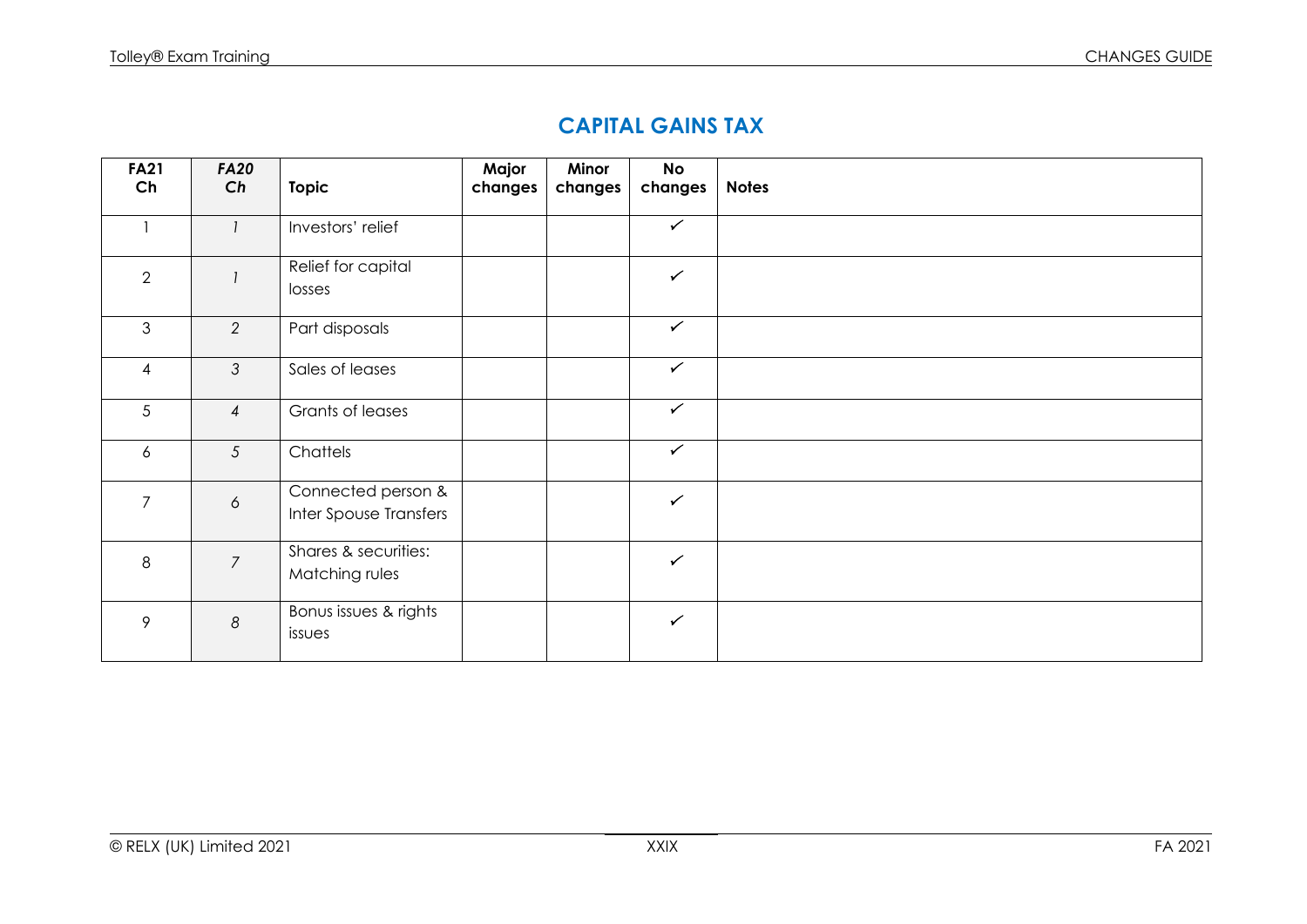| 10 | 9  | Takeovers and<br>reorganisations           |              | $\checkmark$ |                                                          |
|----|----|--------------------------------------------|--------------|--------------|----------------------------------------------------------|
| 11 | 10 | Gilts & QCBs                               |              | $\checkmark$ |                                                          |
| 12 | 11 | Earn-outs & deferred<br>consideration      |              | $\checkmark$ |                                                          |
| 13 | 12 | Options and other<br>intangible assets     |              | $\checkmark$ |                                                          |
| 14 | 13 | EIS and SEIS<br>reinvestment relief        | $\checkmark$ |              | SE reinvestment relief removed from the APS OMB syllabus |
| 15 | 14 | Gains and Losses on<br>EIS and SEIS shares | $\checkmark$ |              | SE shares removed from the APS OMB syllabus              |
| 16 | 15 | Principal private<br>residence relief      |              | $\checkmark$ |                                                          |
| 17 | 16 | PPR relief - further<br>aspects            |              | $\checkmark$ |                                                          |
| 18 | 17 | Assets lost or<br>destroyed                |              | $\checkmark$ |                                                          |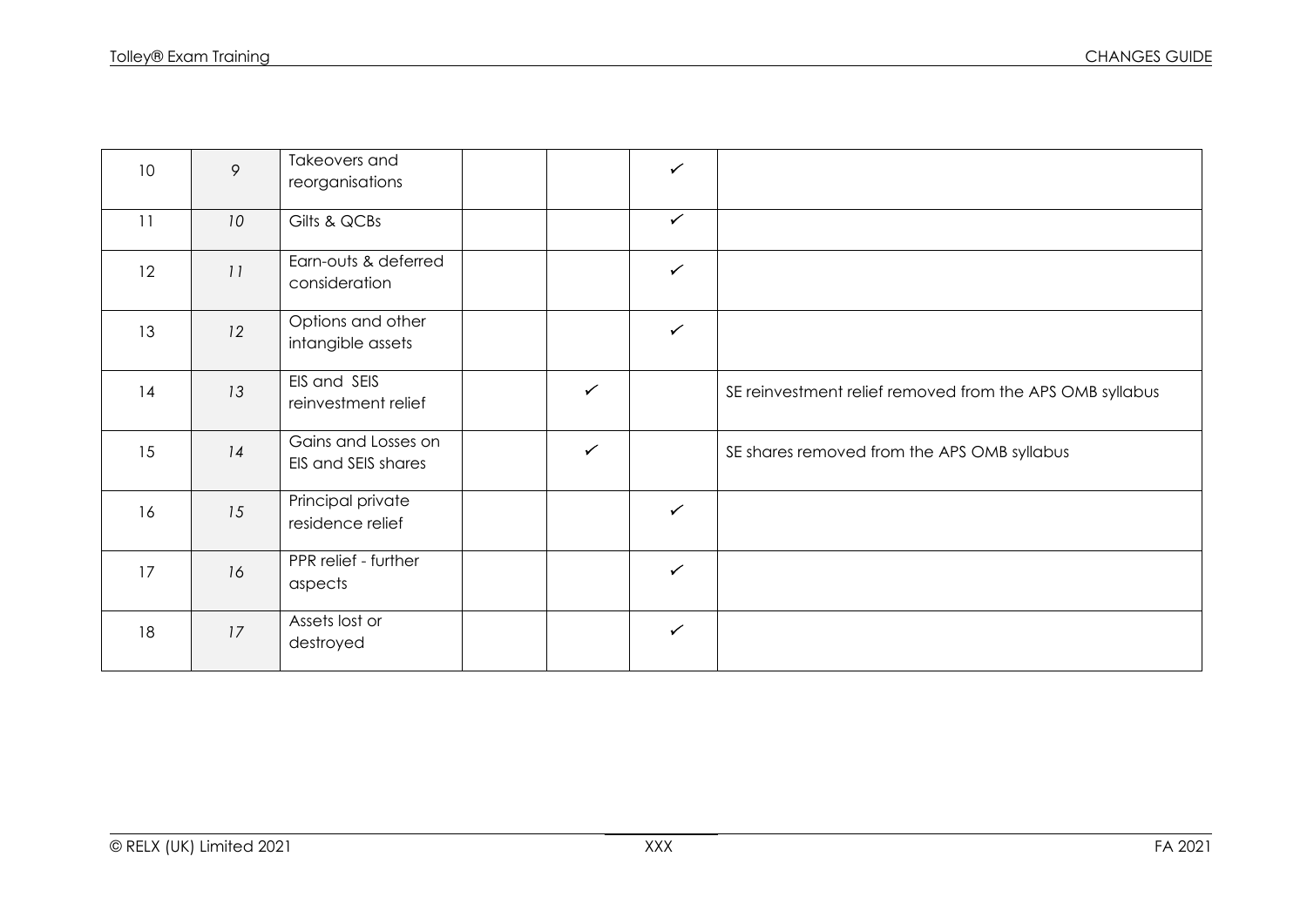| 19 | 18 | Compensation for<br>assets damaged          |  | $\checkmark$            |  |
|----|----|---------------------------------------------|--|-------------------------|--|
| 20 | 19 | Foreign aspects of<br><b>CGT</b>            |  | $\checkmark$            |  |
| 21 | 20 | Foreign aspects -<br>special rules          |  | $\checkmark$            |  |
| 22 | 21 | Double tax relief for<br><b>CGT</b>         |  | $\checkmark$            |  |
| 23 | 22 | Transactions in UK<br>Land                  |  | $\overline{\checkmark}$ |  |
| 24 | 23 | Annual Tax on<br><b>Enveloped Dwellings</b> |  | $\checkmark$            |  |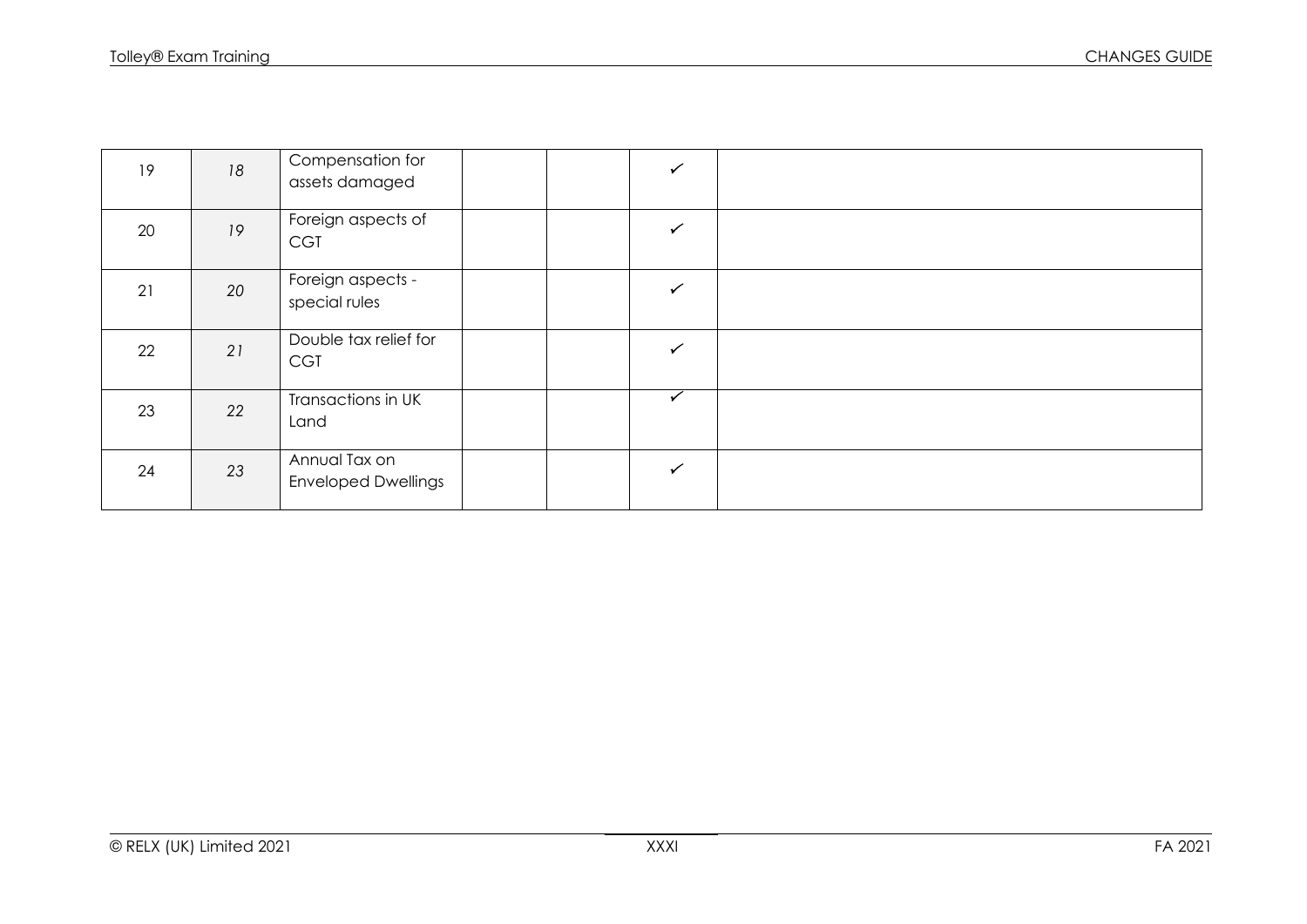# **CORPORATION TAX**

| <b>FA21</b><br>Ch | <b>FA20</b><br>Ch | <b>Topic</b>                       | Major<br><b>Changes</b> | Minor<br><b>Changes</b> | <b>No</b><br><b>Changes</b> | <b>Notes</b>                                                                                  |
|-------------------|-------------------|------------------------------------|-------------------------|-------------------------|-----------------------------|-----------------------------------------------------------------------------------------------|
|                   | $\overline{1}$    | Property Income                    |                         |                         | $\checkmark$                |                                                                                               |
| $\overline{2}$    | $\overline{2}$    | Relief for Property Losses         |                         | ✓                       |                             | Removal of pre-1 April 2017 losses throughout losses chapters<br>reflecting syllabus changes. |
| 3                 | $\mathcal{S}$     | <b>Corporate Capital Gains</b>     |                         |                         | $\checkmark$                |                                                                                               |
| 4                 | $\overline{4}$    | The Principles of Group Relief     |                         | ✓                       |                             | Removal of reference to pre-1 April 2017 losses reflecting syllabus<br>change.                |
| 5                 | 5                 | Group Relief - Further<br>Aspects  |                         |                         | $\checkmark$                |                                                                                               |
| 6                 | 6                 | <b>Group Capital Gains</b>         |                         |                         | $\checkmark$                |                                                                                               |
| $\overline{7}$    | $\overline{7}$    | Group Gains - Further<br>Aspects   |                         |                         | ✓                           |                                                                                               |
| 8                 | 8                 | Residence and Double Tax<br>Relief |                         |                         | ✓                           |                                                                                               |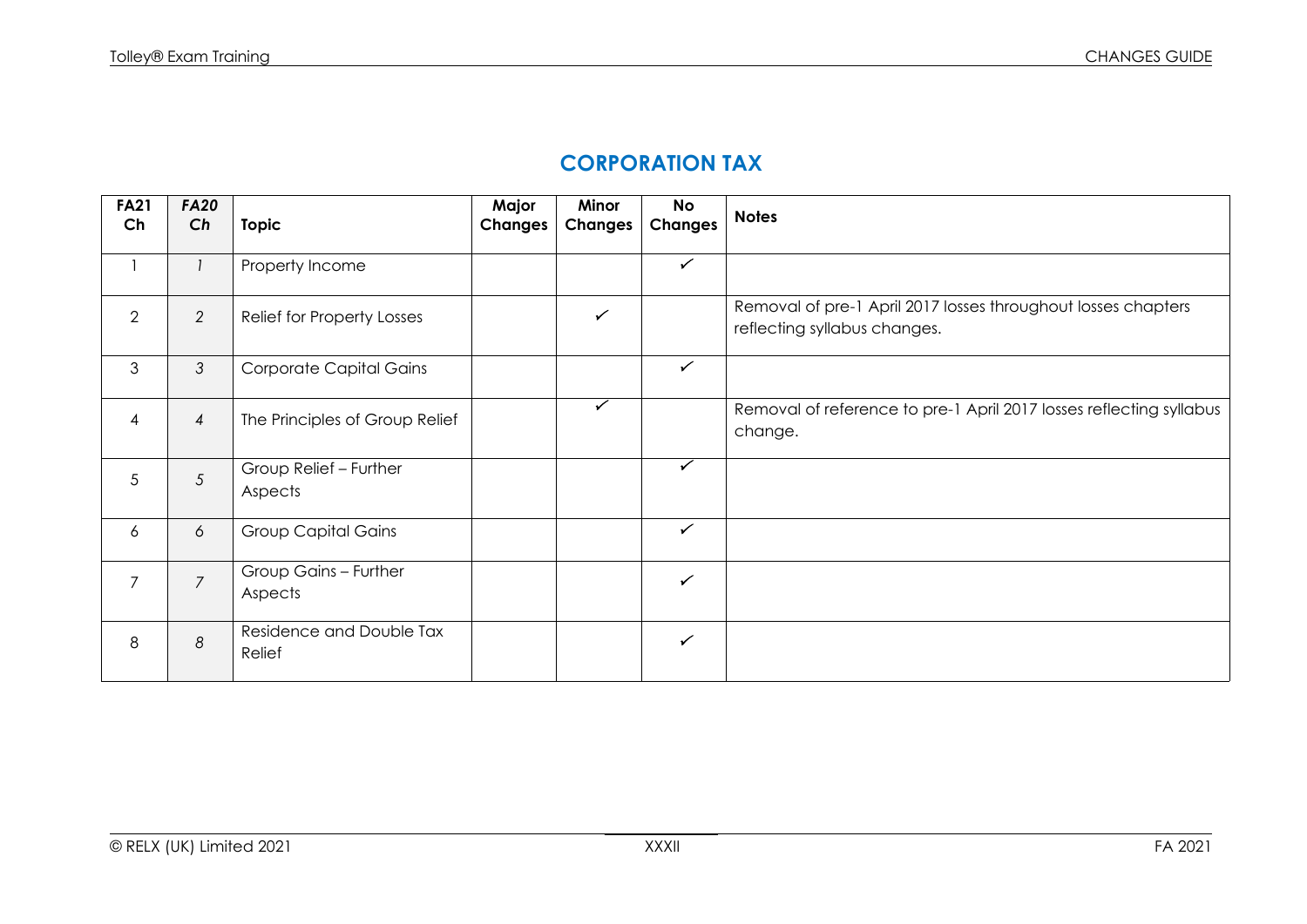### **INHERITANCE TAX**

| <b>FA21</b><br>Ch | <b>FA20</b><br>Ch | Topic                                                    | Major<br>changes | Minor<br>changes | <b>No</b><br>changes    | <b>Notes</b> |
|-------------------|-------------------|----------------------------------------------------------|------------------|------------------|-------------------------|--------------|
|                   | $\mathbf{1}$      | Introduction to IHT                                      |                  |                  | $\checkmark$            |              |
| $\overline{2}$    | $\mathbf{2}$      | Chargeable transfers                                     |                  |                  | $\sqrt{}$               |              |
| 3                 | $\mathfrak{Z}$    | Chargeable lifetime<br>transfers - calculation of<br>tax |                  |                  | $\checkmark$            |              |
| $\overline{4}$    | $\overline{4}$    | Lifetime transfers -<br>"grossing-up"                    |                  |                  | $\checkmark$            |              |
| 5                 | 5                 | Additional tax on death                                  |                  |                  | $\checkmark$            |              |
| 6                 | $\boldsymbol{6}$  | <b>Business Property Relief</b>                          |                  |                  | $\overline{\checkmark}$ |              |
| $\overline{7}$    | $\overline{7}$    | <b>Agricultural Property Relief</b>                      |                  |                  | $\checkmark$            |              |
| 8                 | $\,8\,$           | APR & BPR on death                                       |                  |                  | $\checkmark$            |              |
| 9                 | 9                 | "Fall in value" relief                                   |                  |                  | $\checkmark$            |              |
| 10 <sup>°</sup>   | 10                | The death estate                                         |                  |                  | $\checkmark$            |              |
| 11                | 11                | Nil Rate Bands                                           |                  |                  | $\overline{\checkmark}$ |              |
| 12                | 12                | <b>IHT</b> valuation rules                               |                  |                  | $\checkmark$            |              |
| 13                | 13                | <b>Quick Succession Relief</b>                           |                  |                  | $\overline{\checkmark}$ |              |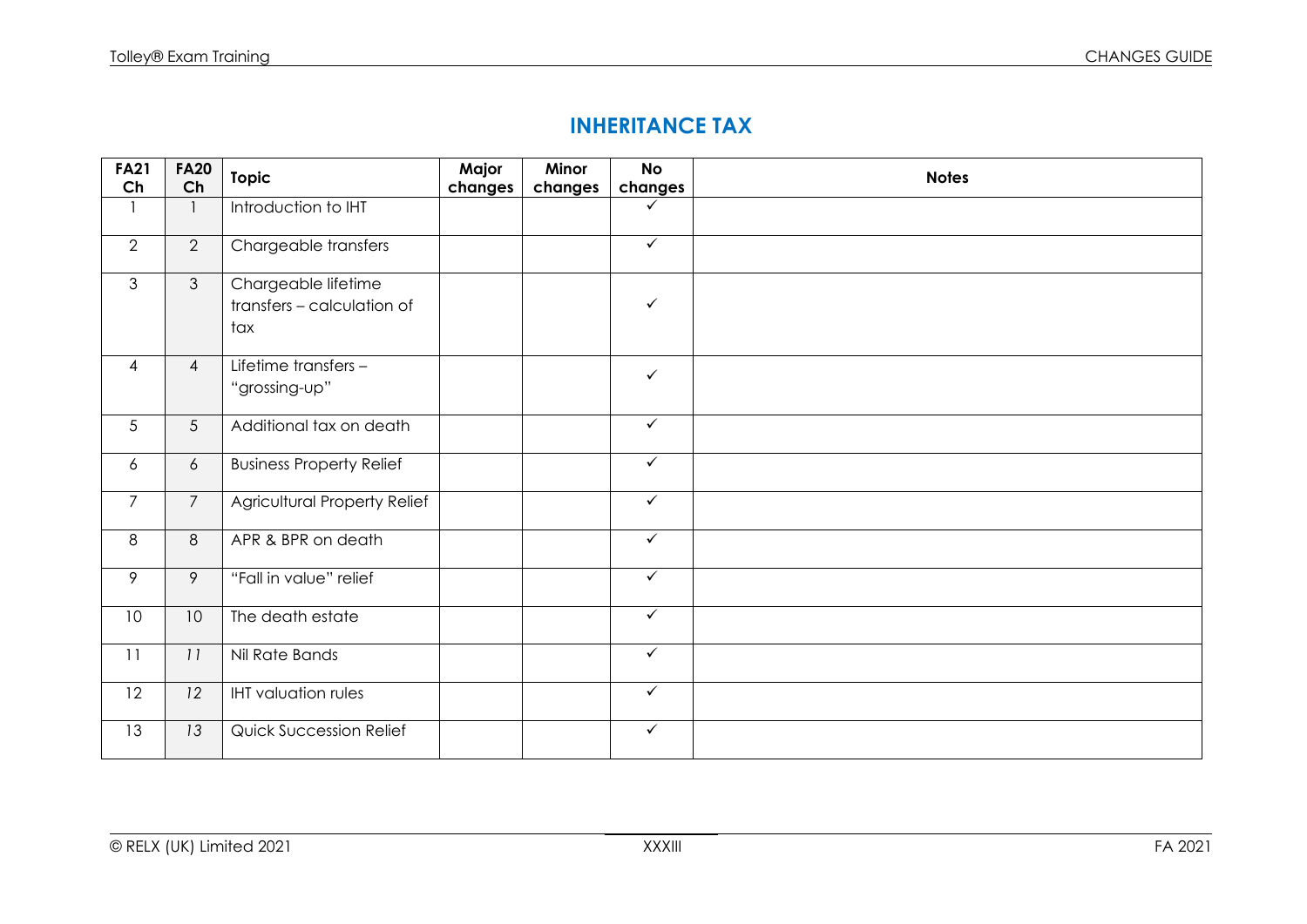| 14 | 14 | Gifts with reservation of<br>benefit |  |
|----|----|--------------------------------------|--|
| 15 | 15 | Domicile & double tax<br>relief      |  |
| 16 | 16 | Deemed domicile                      |  |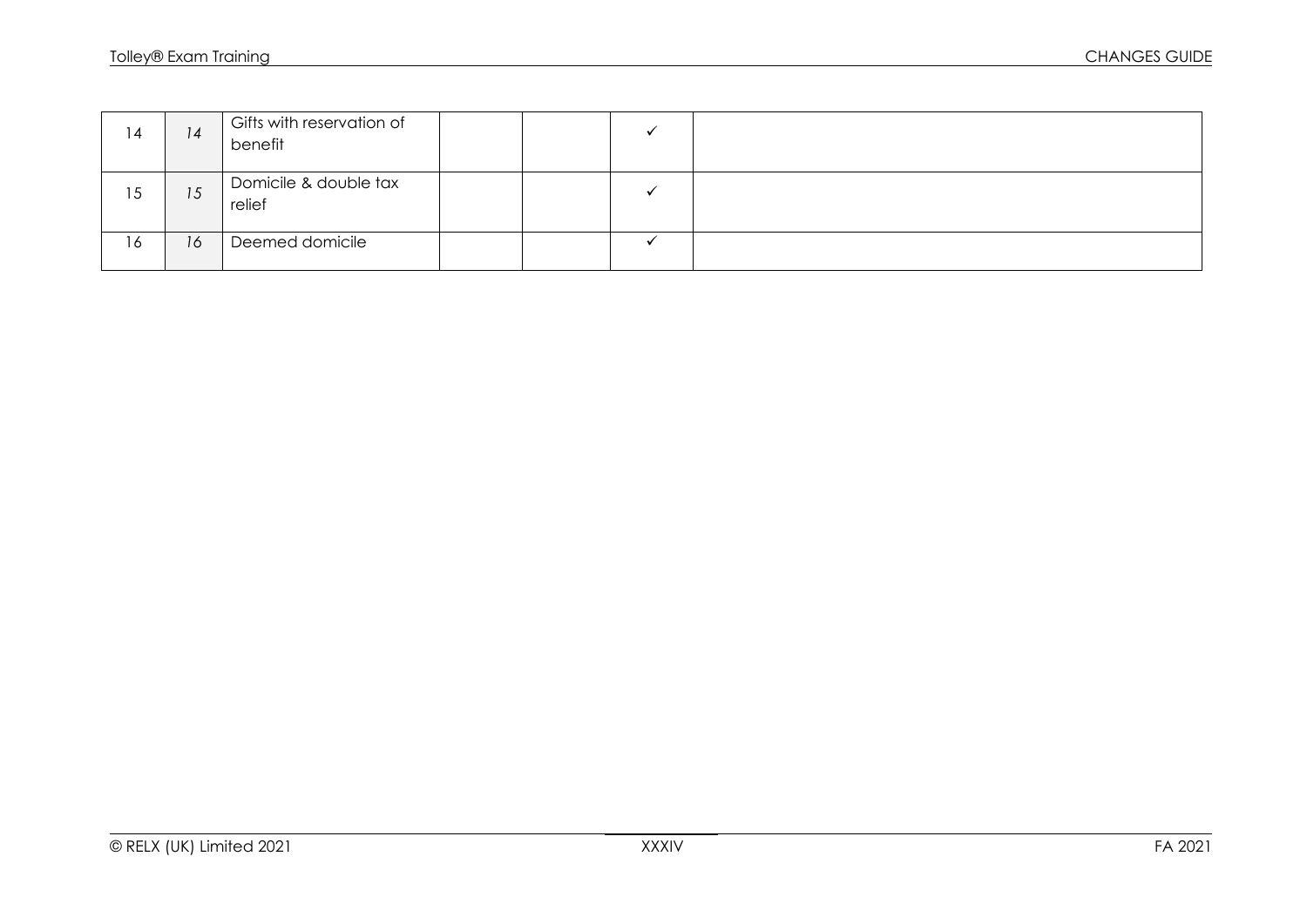#### **VAT AND STAMP TAXES**

| <b>FA21</b>    | <b>FA20</b>    | <b>Topic</b>                          | Major   | Minor   | <b>No</b>               | <b>Notes</b>                                                                                                                                                                                                 |
|----------------|----------------|---------------------------------------|---------|---------|-------------------------|--------------------------------------------------------------------------------------------------------------------------------------------------------------------------------------------------------------|
| Ch             | Ch             |                                       | changes | changes | <b>Changes</b>          |                                                                                                                                                                                                              |
|                |                | <b>VAT General Principles</b>         |         | ✓       |                         | An introductory paragraph explains the impact on VAT as a<br>result of the UK leaving the EU (and its transition phase) and<br>how EU law impacts on Great Britain and Northern Ireland from<br>January 2021 |
| 2              | $\overline{2}$ | Registration                          |         |         | ✓                       |                                                                                                                                                                                                              |
| 3              | $\mathfrak{Z}$ | Definition of Supplies                |         |         | ✓                       |                                                                                                                                                                                                              |
| 4              | $\overline{4}$ | Liability of the Supply               |         |         | ✓                       |                                                                                                                                                                                                              |
| 5              | 5              | Schedule 8 VATA 1994 -<br>Zero-Rating |         | ✓       |                         | HMRC won their appeal in the case of News Corp. The Court of<br>Appeal held that electronic publications of newspapers were<br>standard rated. (This affects historic claims only)                           |
| 6              | 6              | Schedule 9 VATA 1994-<br>Exemptions   |         |         | ✓                       |                                                                                                                                                                                                              |
| $\overline{7}$ | $\overline{7}$ | Value of the Supply                   |         |         | ✓                       |                                                                                                                                                                                                              |
| 8              | 8              | Time of Supply                        |         |         | $\overline{\checkmark}$ |                                                                                                                                                                                                              |
| 9              | 9              | Input Tax - When to<br>Recover        |         | ✓       |                         | Advisory fuel rates from 1 June 2021 are included                                                                                                                                                            |
| 10             | 10             | Partial Exemption                     |         |         | $\checkmark$            |                                                                                                                                                                                                              |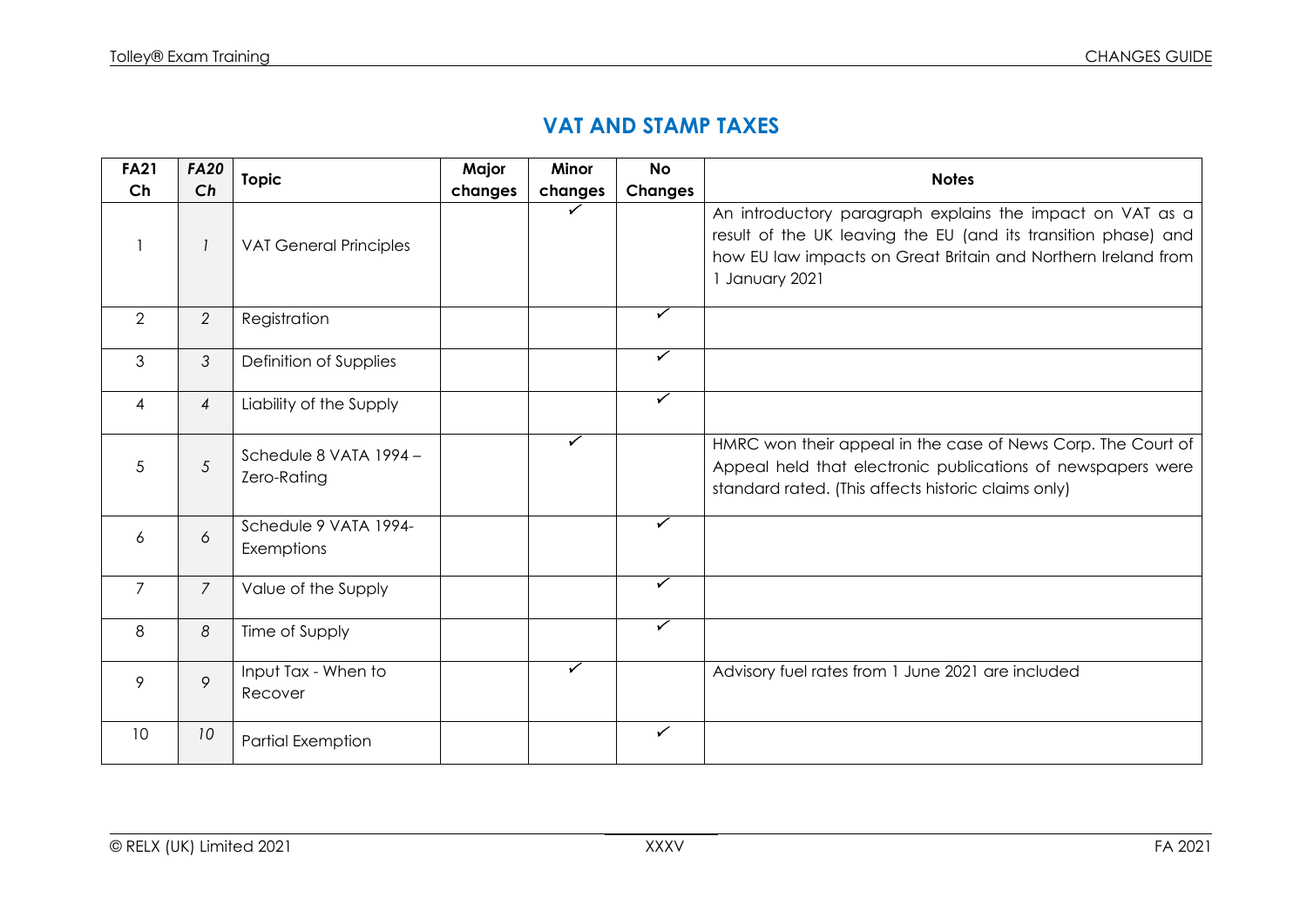| 11 | 11 | <b>VAT Records and Returns</b>                           |                         | ✓                       |              | Businesses under the current VAT threshold will have to use MTD<br>from 1 April 2022                                                                                                                                      |
|----|----|----------------------------------------------------------|-------------------------|-------------------------|--------------|---------------------------------------------------------------------------------------------------------------------------------------------------------------------------------------------------------------------------|
| 12 | 12 | Accounting for VAT                                       |                         | ✓                       |              | New rules from 1 April 2022 about repayment interest to align<br>VAT rules with Income Tax. Overpayments of VAT for POA<br>regime are included                                                                            |
| 13 | 13 | <b>Bad Debt Relief</b>                                   |                         |                         | ✓            |                                                                                                                                                                                                                           |
| 14 | 14 | <b>HMRC Powers, Appeals</b><br>and Assessments           |                         | $\overline{\checkmark}$ |              | The FA 2021 has amended the rules on third party notices and<br>in certain circumstances the taxpayer cannot be disclosed the<br>notice by the third party. Failure to comply an result in a £1,000<br>penalty            |
| 15 | 15 | Penalties for Incorrect<br>Returns                       |                         |                         | ✓            |                                                                                                                                                                                                                           |
| 16 | 16 | Penalties for Failure to<br>Notify                       |                         |                         | ✓            |                                                                                                                                                                                                                           |
| 17 | 17 | International Aspects -<br>Goods                         | ✓                       |                         |              | Due to Brexit, the syllabus has changed, and the chapter has<br>been substantially re-written                                                                                                                             |
| 18 | 18 | International Aspects -<br>Services                      | $\overline{\checkmark}$ |                         |              | Due to Brexit, the syllabus has changed, and the chapter has<br>been substantially re-written                                                                                                                             |
| 19 | 19 | Land and Buildings - Zero<br>and Reduced-Rating          |                         |                         | $\checkmark$ |                                                                                                                                                                                                                           |
| 20 | 20 | Land and Buildings -<br>Exemption and<br>Standard-Rating |                         | ✓                       |              | The 5% de minimis rule has been added to the DRC on<br>construction services. If a maximum 5% of the value of the<br>invoice relates to services subject to the DRC, normal VAT rules<br>will apply to the entire invoice |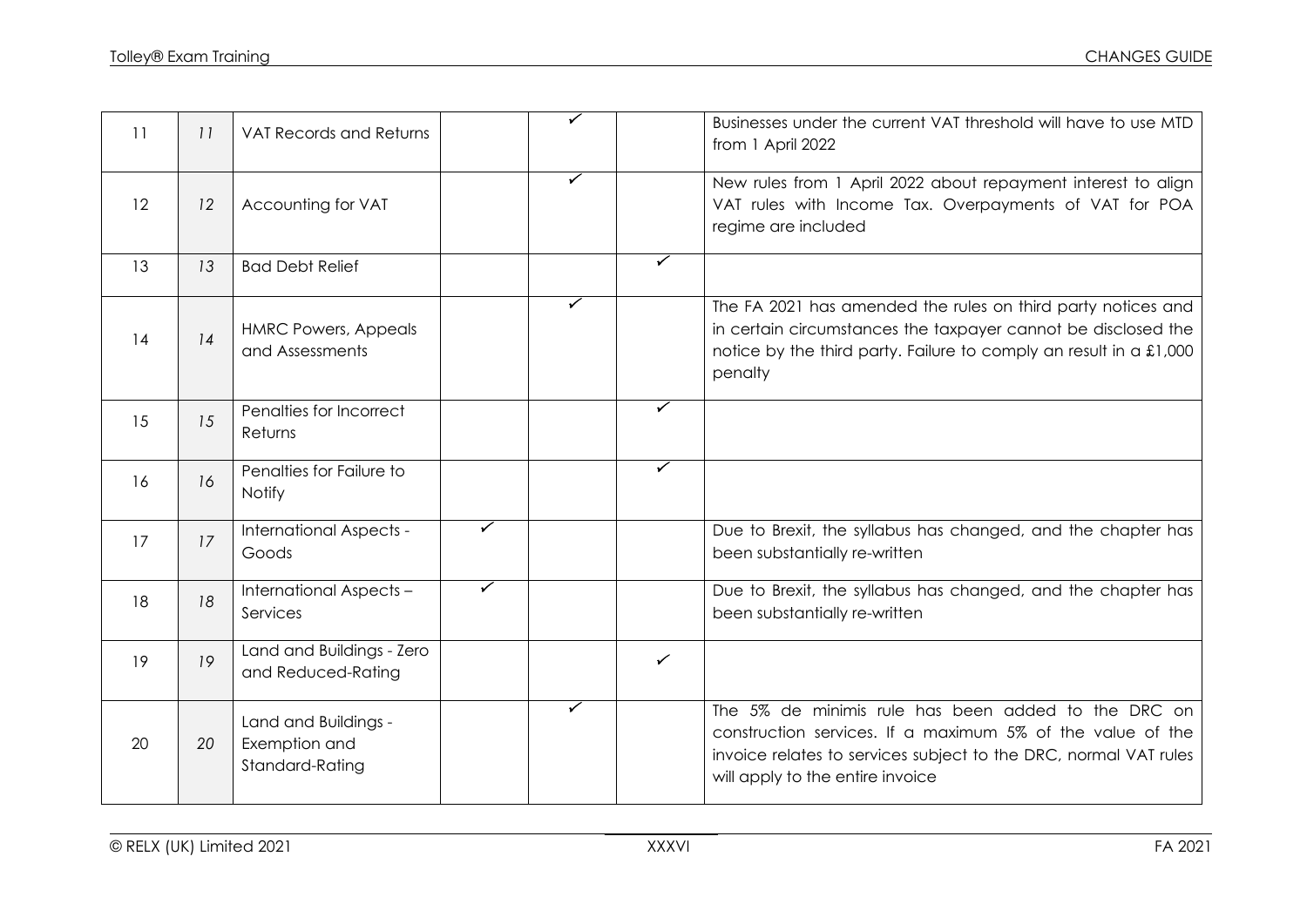| 21 | 21 | Land and Buildings -<br>Option to Tax |   |                                                                                                                                                                                                                         |
|----|----|---------------------------------------|---|-------------------------------------------------------------------------------------------------------------------------------------------------------------------------------------------------------------------------|
| 22 | 22 | <b>Capital Goods Scheme</b>           | ✓ |                                                                                                                                                                                                                         |
| 23 | 23 | Transfer of a Going<br>Concern        |   |                                                                                                                                                                                                                         |
| 24 | 24 | The Flat-Rate Scheme                  |   |                                                                                                                                                                                                                         |
| 25 | 25 | Second-hand Goods<br>Margin Scheme    |   | A section has been inserted concerning the operation of the<br>second-hand goods scheme in Northern Ireland following Brexit                                                                                            |
| 26 | 26 | Stamp duty on shares                  |   | A 'block' transfer stock form can be sent for multiple<br>chargeable transfers (eg on a takeover), with a schedule<br>detailing the duty on each transfer. This aims to ease the<br>administrative burden on taxpayers. |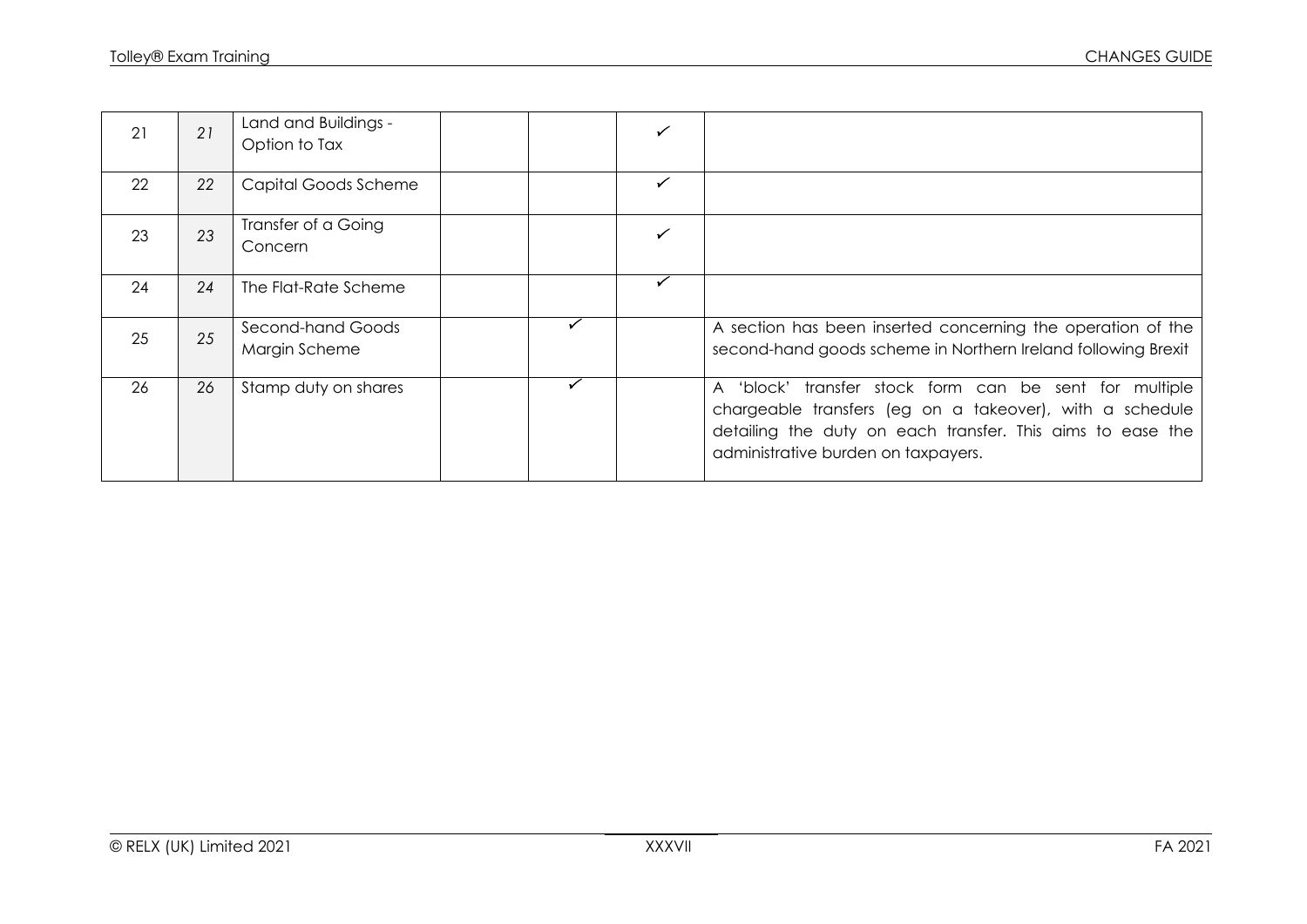| 27 | 27 | Stamp duty land tax |  | Sale and leaseback relief removed from the APS OMB syllabus.                                                                                                                                                                                                                                                                                                                                                                                                                                                             |
|----|----|---------------------|--|--------------------------------------------------------------------------------------------------------------------------------------------------------------------------------------------------------------------------------------------------------------------------------------------------------------------------------------------------------------------------------------------------------------------------------------------------------------------------------------------------------------------------|
|    |    |                     |  | The 2% surcharge for purchases of residential property by non-<br>UK residents is imposed from 1.4.21. Details have been included<br>on what makes a person or company non-UK resident and<br>exceptions to the surcharge.                                                                                                                                                                                                                                                                                               |
|    |    |                     |  | The Fish Homes Ltd FTT case of 2020 held that a property with<br>flammable cladding was still habitable as a dwelling and liable<br>to the additional 3% residential rates.                                                                                                                                                                                                                                                                                                                                              |
|    |    |                     |  | In the 2020 case of Moaref, the 3% additional rate applied to<br>the purchase of two apartments which the purchaser intended<br>to combine into one property after their purchase, to live in as<br>their main residence. Neither property was intended on its own<br>to replace their main residence, so no refund of the 3% rate was<br>due.                                                                                                                                                                           |
|    |    |                     |  | Three FTT cases were joined for an appeal to the Upper Tribunal<br>in 2021 as to what amounts to residential property, when<br>properties are surrounded by land. (Hyman, Pensfold and<br>Goodfellow). Appeals by the taxpayers were dismissed and the<br>residential rates applied to the entire purchase as the land<br>formed part of the garden or grounds. It was not a requirement<br>of the legislation that it needed to be for the reasonable<br>enjoyment of the house having regard to its size or character. |
|    |    |                     |  | HMRC is of the view that LLPs cannot take advantage of the<br>housebuilders' relief on 'exchanges' unless all the members of<br>the LLP are companies.                                                                                                                                                                                                                                                                                                                                                                   |